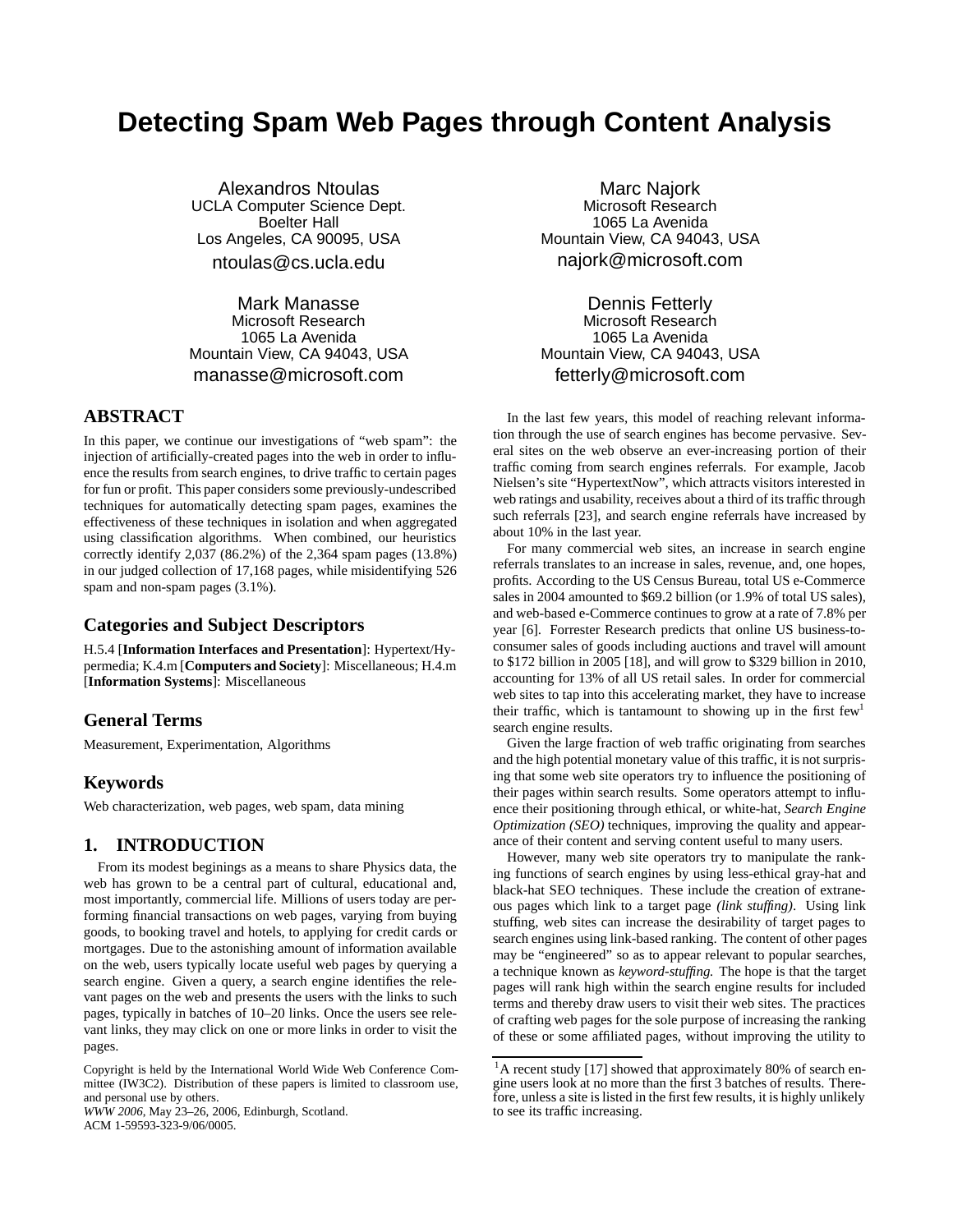

#### **Figure 1: An example spam page; although it contains popular keywords, the overall content is useless to a human user.**

the viewer, are called "web spam". Figure 1 shows an example of a spam page: this page contains important keywords, however its content is, on the whole, useless to a human viewer.

In the context of search engines, spam can be a great nuisance for several reasons. First, since there are financial advantages to be gained from search engine referrals, web site operators generating spam deprive legitimate sites of the revenue that they might earn in the absence of spam. To the extent that search engines allow spam to distort recommendations, they are unwittingly complicit in this "unfairness" towards legitimate sites. Second, if a search engine returns spam web pages to its users, they will be confronted with irrelevant results, which may lead to frustration and disappointment in the search engine's services. Finally, a search engine may waste significant resources on spam pages. Unless detected, the spam pages are crawled (thus wasting network bandwidth), processed (thus wasting CPU cycles), indexed (thus wasting storage space), and matched against queries (wasting CPU cycles and disk bandwidth in matching, and network bandwidth when returning results). Given the amount of spam on the web (estimated to be 13.8% of English-language pages, as shown in Section 3), a search engine which does not distinguish spam wastes one-seventh of its resources for spam alone.

Creating an effective spam detection method is a challenging problem. Given the size of the web, such a method has to be automated. However, while detecting spam, we have to ensure that we identify spam pages alone, and that we do not mistakenly consider legitimate pages to be spam. At the same time, it is most useful if we can detect that a page is spam as early as possible, and certainly prior to query processing. In this way, we can allocate our crawling, processing, and indexing efforts to non-spam pages, thus making more efficient use of our resources.

In this paper, we explore a variety of methods for detecting spam. Each method is highly parallelizable, can run in time proportional to the size of the page, and identifies spam pages by analyzing the content of every downloaded page. We present experiments performed on a subset of a crawl performed by MSN Search demonstrating the relative merits of every method. We also present how to employ machine learning techniques that combine our individual methods to create a highly efficient and reasonably-accurate spam detection algorithm. The approaches described in this paper extend our previous work in identifying web spam [8, 9].

The remainder of our paper is structured as follows: In Section 2 we describe our experimental framework and the real-world data set that we used. In Section 3 we estimate the prevalence of spam in selected languages and domains in our data set. In Section 4 we describe the spam-detection methods that we explored and in Section 5 we examine how well these methods can work in combination. In Section 6 we discuss related work, and finally, in Section 7 we offer some concluding remarks and outline directions for future work.

# **2. EXPERIMENTAL FRAMEWORK AND DATA SETS**

In order to design and evaluate our spam detection algorithms, we used a collection of 105*,* 484*,* 446 web pages, collected by the MSN Search [22] crawler, to serve as a proxy for the web at large. These pages were collected during August 2004, and were drawn arbitrarily from the full MSN Search crawl.

The MSN Search crawler discovers new pages using a roughly breadth-first exploration policy, and uses various importance estimates to schedule recrawling of already-discovered pages. Therefore, pages crawled using such a policy may not follow a uniform random distribution; the MSN Search crawler is biased towards well-connected, important, and "high-quality" pages. In addition, the MSN Search crawler already uses numerous spam detection heuristics, including many described in [8].

Although our data set may not correspond to a "random sample" of the web, we believe that our methods and the numbers that we report in this paper still have merit for the following reasons. First, although our crawler focuses on well-connected and important pages, these pages are typically ranked most-highly by search engines. Therefore, the numbers on spam that we report in this paper approximate what will eventually be perceived by users of search engines. Second, since the crawler already discards or downgrades some of the spam, the numbers and metrics that we report in the following sections are a conservative estimate of the impact of web spam.

In the next section, we examine the distribution of spam on the web in more detail, while in Section 4 we present methods for detecting it.

# **3. HOW MUCH SPAM?**

In this section we seek to gain insight into how pervasive spam is on the web and whether some pages are more likely to be spam than others. To assess this, we performed two experiments. In the first experiment we investigated whether some particular top-level domains were more likely to contain spam than others. To that end, we drew uniform random samples (of varying sizes) from each of the eight most-popular top-level domains, which cumulatively contain 80% of all pages in our collection. Each page was manually classified as spam or non-spam.

Figure 2 shows the results of this experiment. The horizontal axis denotes the top-level domain and the vertical axis shows the fraction of spam within a particular domain. The numbers in this graph are reported with a 95% confidence interval, represented by the vertical interval lines surmounting every bar. The confidence intervals vary in size, due to the differing numbers of samples drawn in different domains.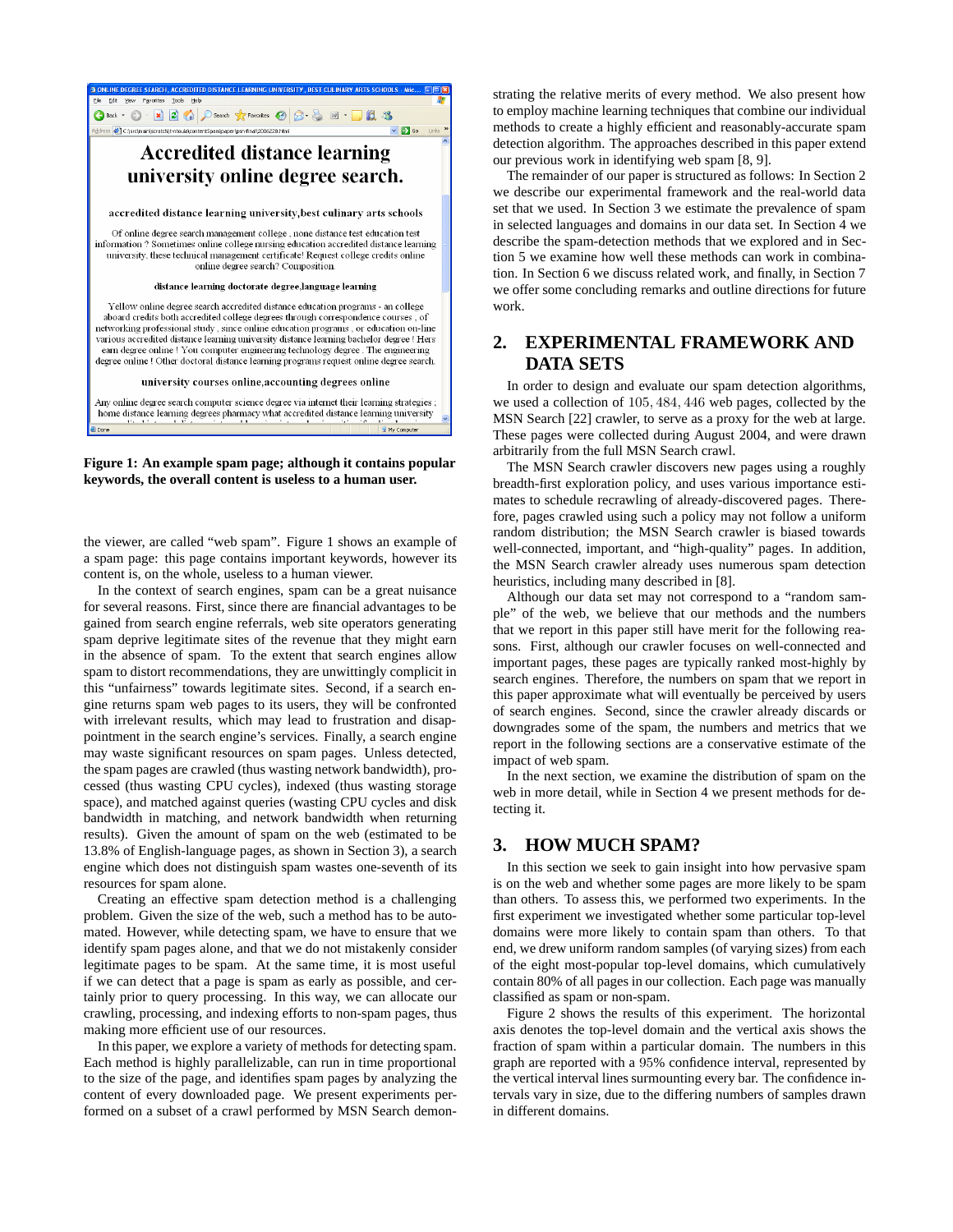

**Figure 2: Spam occurrence per top-level domain in our data set.**



**Figure 3: Spam occurrence per language in our data set.**

Figure 2 indicates that the top-level domain in which the greatest percentage of pages are spam is the .biz domain, where approximately 70% of all pages are spam; the .us domain comes second with about 35% of its pages belonging to the spam category. As one might expect, our sample set contains no spam pages from the .edu domain.

In our second experiment, we investigated whether pages written in some particular language were more likely to be spam than those written in other languages. For this experiment, we randomly selected pages from the five most popular languages in our collection, which cumulatively account for 84% of all pages. Figure 3 shows this experiment. The horizontal axis shows the language of the page and the vertical axis shows the fraction of spam for pages written in a particular language. Again, the numbers are reported with a 95% confidence interval.

Figure 3 demonstrates that among all the pages in our collection, pages written in French are the ones most likely to be spam: approximately 25% of all French pages belong to the spam category. Similarly, about 22% of German-language pages are spam.

These two experiments demonstrate that spam web pages represent a significant fraction of the overall pages on the web. Additionally, certain domains (such as .biz) are riddled with spam pages. These observations naturally lead us to search for effective spam detection methods, a search we undertake in the next section.

## **4. CONTENT-BASED SPAM DETECTION**

In our WebDB paper [8], we examined a number of spam detection heuristics. Some of these heuristics were completely in-



**Figure 4: Prevalence of spam relative to number of words on page.**

dependent of the content of the web pages (instead using features such as the hyperlink structure between pages and the DNS records of hosts), while others treated words as uninterpreted tokens (for example, by clustering pages into sets of near-duplicates, and by measuring the rate of page evolution).

In this paper, we explore an additional set of heuristics, all of them based on the content of web pages. Some of these heuristics are independent of the language a page is written in, others use language-dependent statistical properties.

In our data set, the majority of the pages (about 54%) are written in the English language, as determined by the parser used by MSN Search.<sup>2</sup> We drew a uniform random sample, henceforth named *DS*, of 17*,* 168 pages out of the English-written portion of the 105 million pages.<sup>3</sup> We manually inspected every sampled page and labeled it as spam or not. In *DS*, 2*,* 364 pages (13*.*8%) were labeled as spam, while 14*,* 804 (86*.*2%) were labeled as non-spam.

The remainder of this section describes most of the contentbased heuristics we explored in detail.

#### **4.1 Number of words in the page**

One popular practice when creating spam pages is "keyword stuffing". During keyword stuffing, the content of a web page is augmented (or "stuffed") with a number of popular words that are irrelevant to the rest of the page. The hope is that by mixing extraneous words with the legitimate content, the spam page will match against more queries, and thereby be seen by more users.

In most cases, in order to maximize the chance of being returned to users, spam pages augment their content with dozens or even hundreds of extraneous words. In our first experiment we investigate whether an excessive number of words within a web page (excluding markup) is a good indicator of spam. To this end, we plotted the distribution of the number of words for each web page in our data set. The result is shown in Figure 4.

This figure – like all figures in the remainder of this section – consists of a bar graph and a line graph. The bar graph depicts the distribution of a certain aspect (in this case, the number of non-

 $2$ The MSN Search crawler uses proprietary algorithms for determining the language of a page on the web, not just the meta-data on the page.

<sup>&</sup>lt;sup>3</sup>We have evaluated our methods with samples written in other languages, such as French or German. Our findings for the English web roughly hold for these languages as well, although the details differ. Due to space constraints, we will not delve into the non-English web in this paper.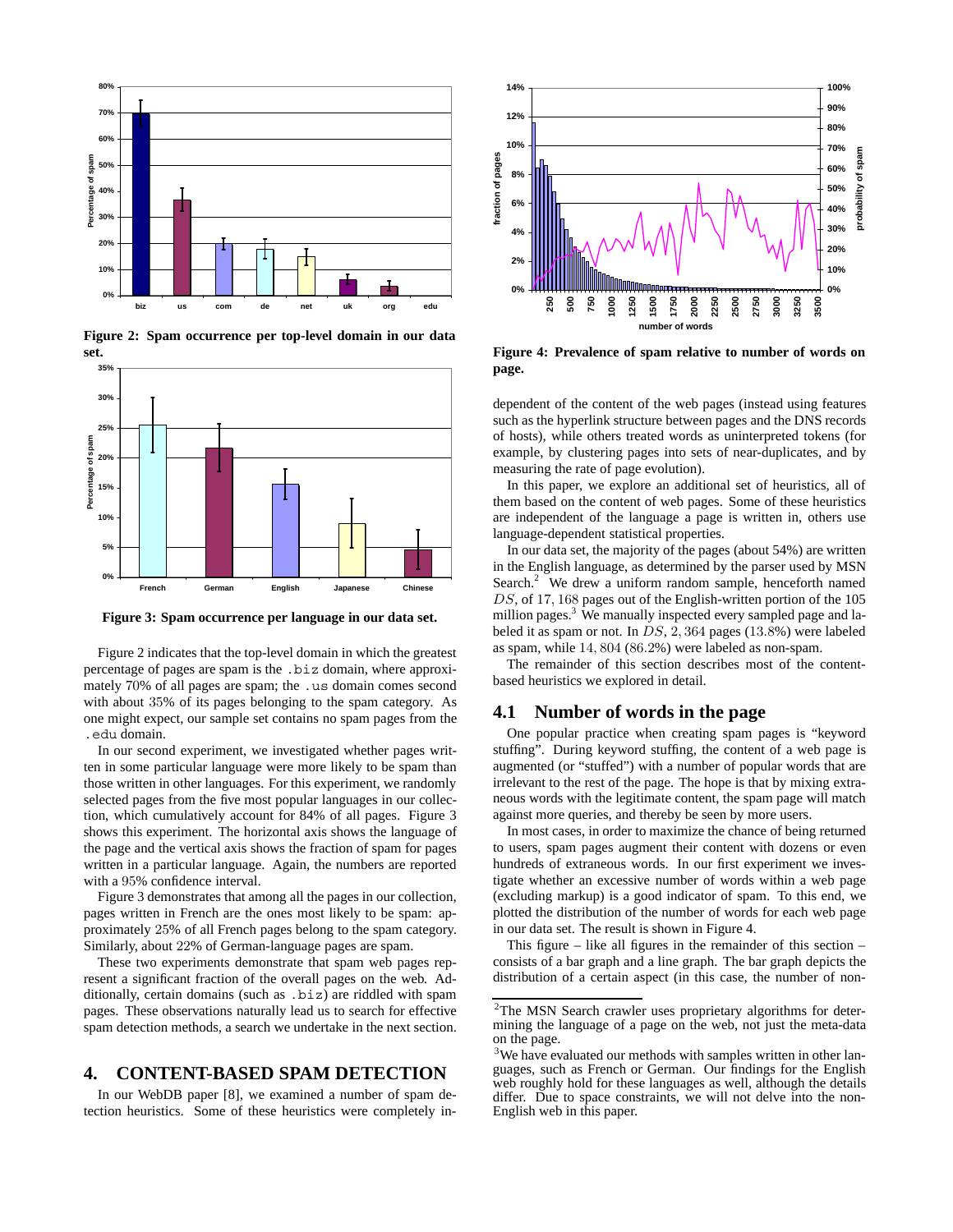

**Figure 5: Prevalence of spam relative to number of words in title of page.**

markup words) of all English pages in our 105 million document collection. The horizontal axis depicts a set of value ranges (in Figure 4, the first range holds the pages containing between 1 and 50 words). The left scale of the vertical axis applies to the bar graph, and depicts the percentage of pages in our English collection that fell into a particular range. The right scale of the vertical axis applies to the line graph, and depicts the percentage of sampled pages in each range that were judged to be spam.

As can be observed in Figure 4, more than half of all web pages contain fewer than 300 words, and only 12.7% of all pages contain at least 1000 words. The distribution of the bar graph is vaguely Poisson, with a mode of 2 words, a median of 281 words, and a mean of 429.2 words. Moreover, the prevalence of spam is higher for pages with more words, although the line graph gets noisier towards the right, due to the small number of sampled pages containing many words. While there is a clear correlation between word count and prevalence of spam, counting words alone may not make for a good heuristic, since it entails a very high rate of false positives: for almost all word count ranges, the percentage of spam pages is below 50%.

## **4.2 Number of words in the page title**

A common practice among search engines during the selection of query results is to consider the appearance of the query keywords in the title of the pages. Some search engines give extra weight to the presence of query terms in page titles. In reaction, another commonly used spam technique is "keyword stuffing" in the titles of pages.

In this experiment, we investigate whether excessive appearance of keywords in the title of a page presages that the page is spam. Therefore, we have repeated the previous experiment, but this time we plotted the distribution of the number of words appearing within the TITLE tag of pages instead of their entire content.

The results are shown on Figure 5. The distribution appears lognormal, with a mode of 3, a median around 5, and a mean of 5.96. Again, the prevalence of spam is higher for pages with more words in the title, and the line graph gets noisier towards the right. It is noteworthy that there appears to be a discontinuity for page titles with 24 words or more; pages with such long titles are more likely to be spam than not, but alas account for only 1*.*2% of the overall web. Comparing the rightmost portions of Figures 4 and 5, we observe that an excessive number of words in the title of a page is a better indicator of spam than the number of words in the full page.



**Figure 6: Prevalence of spam relative to average word-length of page.**

## **4.3 Average length of words**

One relatively uncommon practice that we observed within our manually tagged data set is the use of "composite" words in spam pages. This technique takes keyword stuffing one step further, concatenating a small number (2 to 4) of words to form longer composite words. Examples of such words are "freepictures", "downloadvideo", "freemp3", etc. Spam pages with such words are targeting a particular class of misspelled queries, when a user omits the spacing between query words.

In order to further investigate this phenomenon, we calculated the average length (in characters) of the non-markup words in every page, resulting in the distribution of Figure 6. The horizontal axis represents the average number of words within a page. The distribution is bell-shaped, with a mode, median, and mean of 5.0. Most of the pages have an average word length between 4 and 6. For these pages the prevalence of spam is typical, ranging from 10 to 20%. However, Figure 6 shows a correlation between longerthan-typical average word length and the likelihood of spam. Most notably, 50% of the pages with an average word length of 8 are spam, while every sampled page with an average word length of 10 is spam.

#### **4.4 Amount of anchor text**

Another common practice among search engines is to consider the anchor text of a link in a page as annotation describing the content of the target page of that link. The main idea is that if page *A* has a link with the anchor text "computers" pointing to page *B*, then we may conclude that page  $B$  talks about "computers", even if that particular keyword appears nowhere in page *B*. Some search engines take this into account when ranking pages, and might return page *B* as a result to a query containing the word "computers", particularly if the query is otherwise difficult to satisfy.

Consequently, some spam pages exist solely for the purpose of providing anchor text for other pages. Such spam pages are often catalogs of links pointing to a number of other pages. To investigate anchor-text-based spam in detail, we performed the following experiment: for every web page in our data set we calculated the fraction of all words (excluding markup) contained in anchor text, and we plotted the distribution of these anchor text fractions.

The result is shown on Figure 7. The horizontal axis represents ranges of anchor-text fractions (e.g. 5%–5.99% of anchor text). The left-most bar indicates that 14.1% of all documents have less than 1% anchor text. The bars to the right show a gradual decline in the fraction of pages, roughly consistent with an exponential decay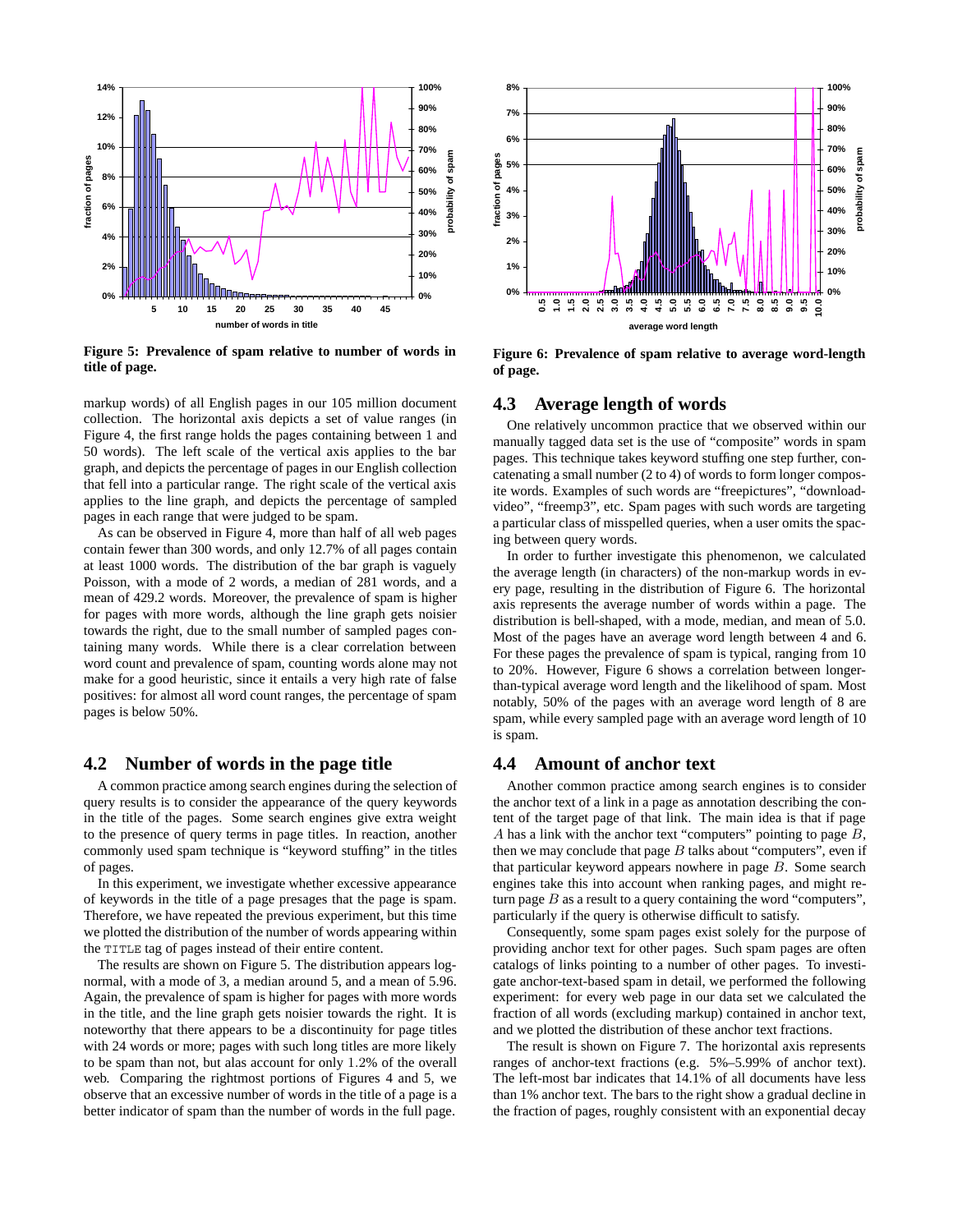

**Figure 7: Prevalence of spam relative to amount of anchor text of page.**



**Figure 8: Prevalence of spam relative to fraction of visible content on page.**

until reaching a natural upper-bound when all of the text on a page is anchor text. The mode of the distribution is at 0%, the median at 15%, and the mean at 21%. The spam-probability line seems to have an upward trend, alas with a very mild slope. Overall, higher fractions of anchor text may imply higher prevalence of spam, but, similar to Section 4.1, using anchor text alone to capture spam may lead to a high number of false positives.

## **4.5 Fraction of visible content**

In order to provide more relevant results to their users, some search engines use information from certain HTML elements in the pages that are not rendered by browsers. Such elements are, for example, comments within the body of a page, or the ALT attribute assigned to images or META tags in the header. Such elements are meant to be used as hints to the nature of the page or image, but are often exploited by spam pages as an invisible target for keyword stuffing.

To expose the role invisible content plays in spam, for every page in our data set, we calculated the fraction of "visible content". We define the fraction of visible content to be the aggregate length (in bytes) of all non-markup words on a page, divided by the total size (again in bytes) of the page. Figure 8 shows the distribution of these fractions of visible content. As in previous figures such as Figure 5, the bar graph is vaguely log-normal, with a mode of 4%, a median around 10%, and a mean around 14%. The graph suggests that most web pages consist primarily of markup, including script and



**Figure 9: Prevalence of spam relative to compressibility of page.**

CSS blocks. It is apparent that the right tail is heavy compared to other figures.

The line graph rises as the fraction of visible content increases; it ends at 82% visible content because our set of sampled pages contained no pages with a larger fraction. This suggests that many spam pages contain less markup than normal web pages. This makes intuitive sense – many spam pages are meant to be indexed by search engines for the purpose of keyword stuffing, and are not intended for human consumption. Consequently, little attempt is made at creating an aesthetically pleasing presentation.

#### **4.6 Compressibility**

Some search engines give higher weight to pages containing the query keywords several times. For example, for a given query term, a page that contains it ten times may be higher ranked than a page that contains it only once. To take advantage of such engines, some spam pages replicate their content several times in an attempt to rank higher.

There are any number of methods for capturing repeated content or words with a web page, ranging from calculating word frequency distributions to shingling-based techniques (as seen in [9]).

Our approach in this section to locating redundant content within a page is to compress the page; to save space and disk time, search engines often compress web pages after indexing them, but before adding them to a page cache. Given redundant data within a web page, a compressor can represent a second copy using a reference to the first, reducing the total amount of storage needed. More redundancy implies fewer bits per encoded byte. We measure the redundancy of web pages by the *compression ratio*, the size of the uncompressed page divided by the size of the compressed page. We used GZIP [14] to compress pages, a fast and effective compression algorithm.

Figure 9 depicts the correlation between the compression ratio of a page and the likelihood that the page is spam. The bar graph in this figure is again bell-shaped, with a mode of 2*.*0, a median of 2*.*1, and a mean of 2*.*11. 4.8% of all pages inflate (as opposed to deflate) during compression; these pages are generally very short, and the inflation is due to inclusion of header information and an initial dictionary.

The line graph, depicting the prevalence of spam, rises steadily towards the right of the graph. The graph gets quite noisy beyond a compression ratio of 4.0 due to a small number of sampled pages per range. However, in aggregate, 70% of all sampled pages with a compression ratio of at least 4.0 were judged to be spam.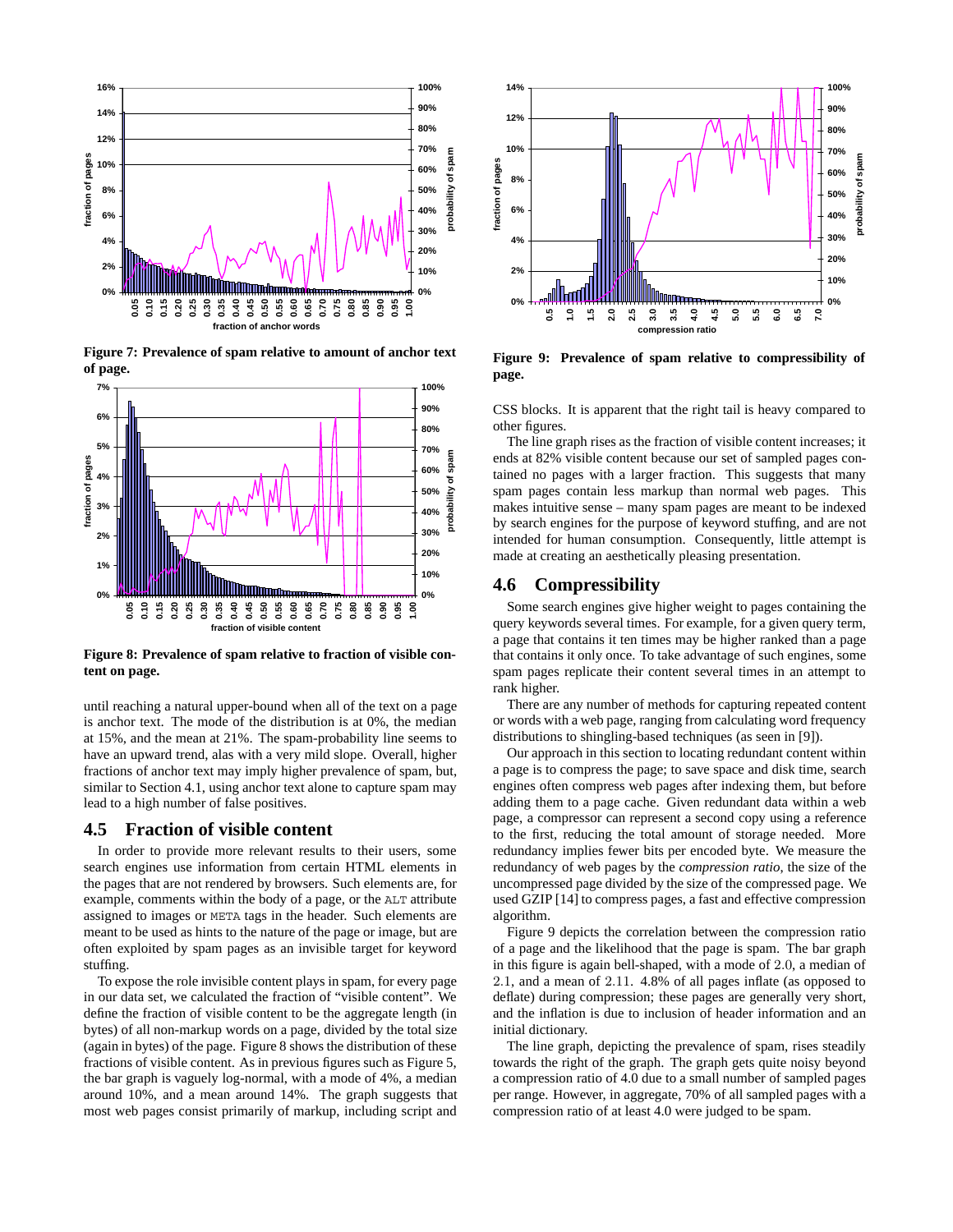

**Figure 10: Prevalence of spam relative to fraction of words on page that are among the 200 most frequent words in the corpus.**

## **4.7 Fraction of page drawn from globally popular words**

Previous sections have presented a variety of means by which keyword stuffing might be observed. It's easy to generate pages making random selections from a dictionary. But where do the keywords in spam pages come from? Are they drawn randomly from all English words, or from a restricted set representative of typical queries? An example of this phenomenon was shown in Figure 1, where the generated phrases are drawn from a focused vocabulary, missing the articles and conjunctions rarely found in queries.

To attempt to examine this behavior, we examine pages for a surfeit or deficit in the number of very common words. We first identified the *N* most frequent words in our corpus. We then computed, for each page, the fraction of words contained in that page found among the *N* most common words. We repeated this for a few choices of *N*; in this section we show only the graph resulting from  $N = 200$ . The graphs for  $N = 100$ , 500, and 1000 are qualitatively similar.

Figure 10 is based on the fraction of words on a page that are contained in the set of 200 words that occur most frequently in the English portion of our 105 million document corpus. The bar graph exhibits a vaguely Gaussian characteristic, with a mode of 40%, a median around 38%, and a mean of 36.2%. The line graph rises towards the left of the graph, suggesting that some class of spam pages is generated by drawing words from a dictionary uniformly at random, as opposed to according to the word frequency distribution of English.

#### **4.8 Fraction of globally popular words**

In Section 4.7, we examined the prevalence of spam in pages, based on the fraction of stop-words that they contain. One easy way to fool this metric, would be to simply include a single stop word several times within the content of a spam page. To account for this potential pitfall, we will also measure the fraction of the *N* most popular words contained within a particular page.

Although the two metrics of the current section and Section 4.7 may sound similar, they are actually very different. To understand why, consider the following example: assume "a" is one of the 500 most popular English words. With respect to the metric used in Section 4.7, if a web page contained just one word, and that word was "a", that web page would score 1, since 100% of the words on the web page were popular. With respect to the metric used in the



**Figure 11: Prevalence of spam relative to fraction of words on page that are among the 500 most frequent words in the corpus.**

current section, however, if a web page contained just one word, and that word was "a", that web page would score  $\frac{1}{500}$  since only 1 of the 500 most popular words were contained in that web page. The main intuition is that, although the web page should contain some number of stop words, at the same time, these stop words should be relatively diverse.

Figure 11 is based on the fraction of the 500 most popular words that are contained within a page. The bar chart shows a left-truncated Gaussian, with much of the truncated mass appearing as a spike at the left-hand edge. The distribution has a mode of 0%, a median of 13%, and a mean of 14*.*9%. The prevalence of spam is modest throughout the range, with a dramatic spike for those few pages in which 75% or more of the popular words appear on the page.

## **4.9 Independent n-gram likelihoods**

A fair number of spam web pages contain an assortment of words drawn more or less at random from a dictionary. If the words are drawn uniformly at random, the technique described in Section 4.7 will flag those pages; however, if the words are drawn according to the word frequency distribution of the language from which the constituent words on the page are drawn, the abovementioned technique will not flag the page. Ideally, we would like to analyze the content of the page for grammatical and ultimately semantic correctness; however, the NLP techniques required for this are computationally expensive. An alternative, more lightweight approach is to use a statistical technique, looking for probabilistic local consistency. More concretely, we segment each document from our large corpus into *n*-grams of *n* consecutive words (where typical values for *n* are 3 or 4). We define the probability of the *n*-gram  $w_{i+1} \cdots w_{i+n}$  starting at word  $i+1$  to be:

$$
P(w_{i+1} \cdots w_{i+n}) = \frac{\text{number of occurrences of } n\text{-gram}}{\text{total number of } n\text{-grams}}
$$

Note that *n*-grams are overlapping; for example, the third word of a document is covered by the first, second, and third tri-gram (assuming the document has at least 5 words). Nevertheless, we will make the simplifying assumption that *n*-grams are chosen *independently* of each other. This assumption makes it easier (in terms of memory consumption) to compute the independent probability of all *n*-grams.

The probability of a document with  $k$  *n*-grams (and hence  $k$  +  $n - 1$  words), under the simplifying assumption that the occurrence probabilities of the individual *n*-grams are independent of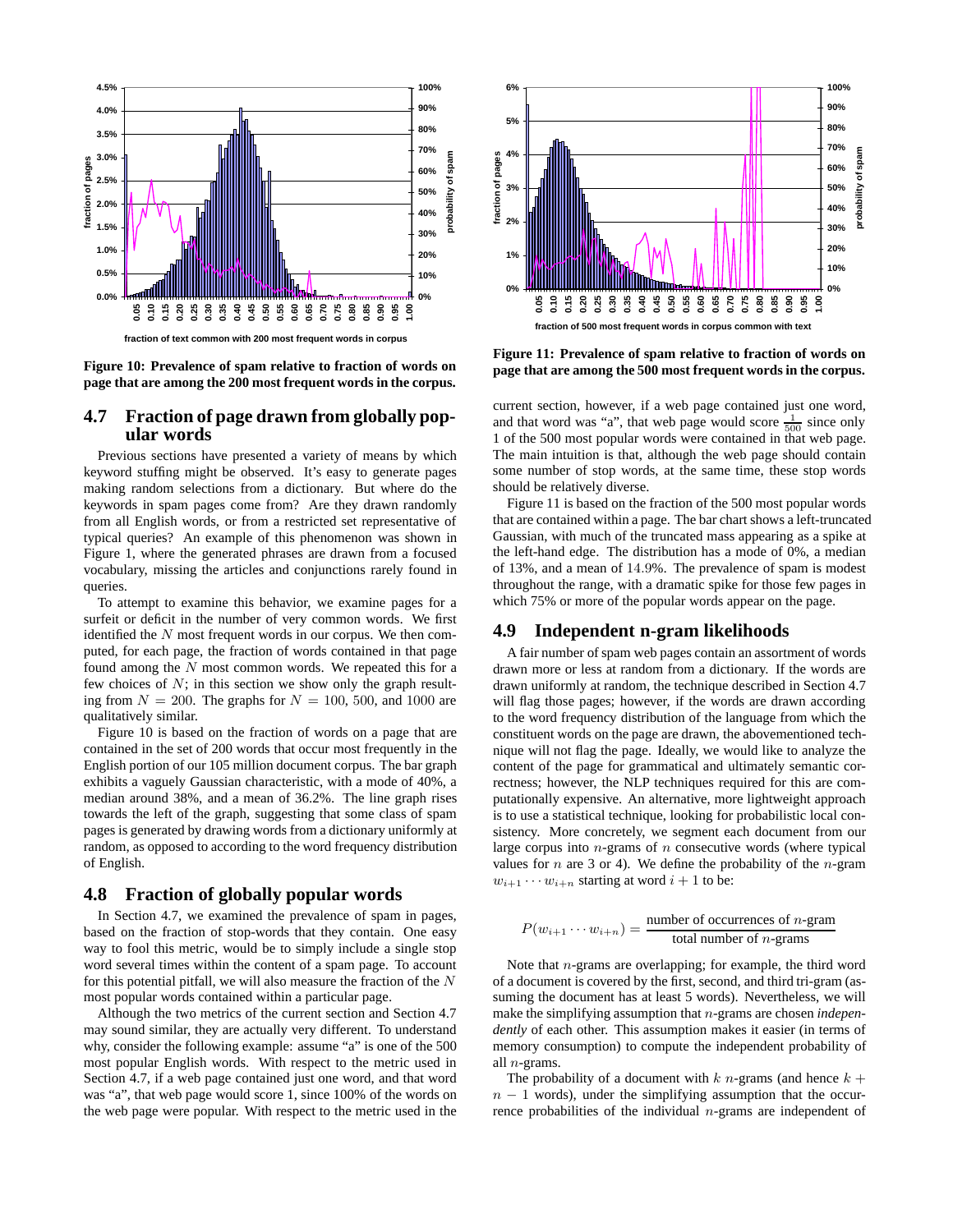

**Figure 12: Prevalence of spam relative to independent likelihood of word 3-grams on the page.**

each other, is the product of the individual probabilities. We can normalize for document length by taking the *k*-th root of the product (in other words, by computing the geometric mean of the individual *n*-gram probabilities:

$$
\sqrt[k]{\prod_{i=0}^{k-1} P(w_{i+1} \cdots w_{i+n})}
$$

We can minimize computational effort and avoid underflow by computing the logarithm of this quantity (and negating that number so as to end up with a positive result), which allows us to rewrite the formula as follows:

$$
IndepLH = -\frac{1}{k} \sum_{i=0}^{k-1} \log P(w_{i+1} \cdots w_{i+n})
$$

We call this metric the *independent likelihood* of a document; documents with a high *IndepLH* value are composed of infrequently occurring *n*-grams.

Figure 12 illustrates the relationship between the distributions of the independent likelihood of a document and the probability that it is spam. As in previous figures, the bar graph is bell-shaped, with a mode of 18*.*7, a median of 18*.*5, and a mean of 17*.*7. The line graph rises on both the left and right, meaning that documents composed of frequently occurring *n*-grams are more likely to be spam, probably due to the self-repetitive nature of some spam, and documents composed of improbable *n*-grams are more likely to be spam, probably due to grammatical improbability of random text.

#### **4.10 Conditional n-gram likelihoods**

As mentioned above, the independent likelihood metric of Section 4.9 is based on the simplifying assumption that the occurrence probabilities of the individual *n*-grams are independent of each other. A better (but computationally more expensive way) to model the likelihood of documents is to compute the probability of an *n*gram conditioned on observing its  $(n - 1)$ -word prefix:

$$
P(w_n \mid w_{i+1} \cdots w_{i+n-1}) = \frac{P(w_{i+1} \cdots w_{i+n})}{P(w_{i+1} \cdots w_{i+n-1})}
$$



**Figure 13: Prevalence of spam relative to conditional likelihood of word 3-grams on the page.**

Using this definition, and performing similar transformations as in Section 4.9, we can define the *conditional likelihood* of a document as follows:

$$
CondLH = -\frac{1}{k} \sum_{i=0}^{k-1} \log P(w_n \mid w_{i+1} \cdots w_{i+n-1})
$$

Figure 13 illustrates the relationship between the distributions of the conditional likelihood of a document and the probability that it is spam. The bar graph resembles a reversed log-normal distribution, with a mode of 4*.*4, a median of 3*.*9, and a mean of 3*.*53; the line graph exhibits properties similar to that in Figure 12.

# **5. USING CLASSIFIERS TO COMBINE HEURISTICS**

In the previous section, we presented a number of heuristics for assaying spam web pages. That is, we measured several characteristics of web pages, and found ranges of those characteristics which correlated with a page being spam. Nevertheless, when used individually, no technique uncovers most of the spam in our data set without flagging many non-spam pages as spam. For example, considering the compression ratio heuristic described in Section 4.6, one of our most promising methods, the average probability of spam for ratios of 4.2 and higher is 72%. But only about 1*.*5% of all pages fall in this range. This number is far below the 13.8% of spam pages that we identified in our data set. In this section, we study whether we can detect spam more efficiently by combining our heuristics. Our hope is that if we apply multiple spam detection heuristics and then combine the outcome of every heuristic we will be able to detect more spam pages with greater accuracy.

One way of combining our heuristic methods is to view the spam detection problem as a classification problem. In this case, we want to create a classification model (or classifier) which, given a web page, will use the page's features jointly in order to (correctly, we hope) classify it in one of two classes: *spam* and *non-spam*. In general, constructing a classifier involves a training phase during which the parameters of the classifier are determined, and a testing phase during which the performance of the classifier is evaluated.

In order to train our classifier, we used the pages in the manually classified set *DS* to serve as our training data set. For our feature set, we used the metrics described in Section 4 along with their variants (e.g. we calculated n-grams for n=2,4 and 5 in addition to 3-grams), 20 binary metrics that measure the occurence of specific

 $P(w_{i+1} \cdots w_{i+n-1})$   $P(w_{i+1} \cdots w_{i+n-1})$ <sup>4</sup>Virtually all contemporary microprocessors implement IEEE floating point arithmetic standard 754, where numbers are expressed as fractional multiples of a power of 2, and the smallest possible value of the exponent is -1023.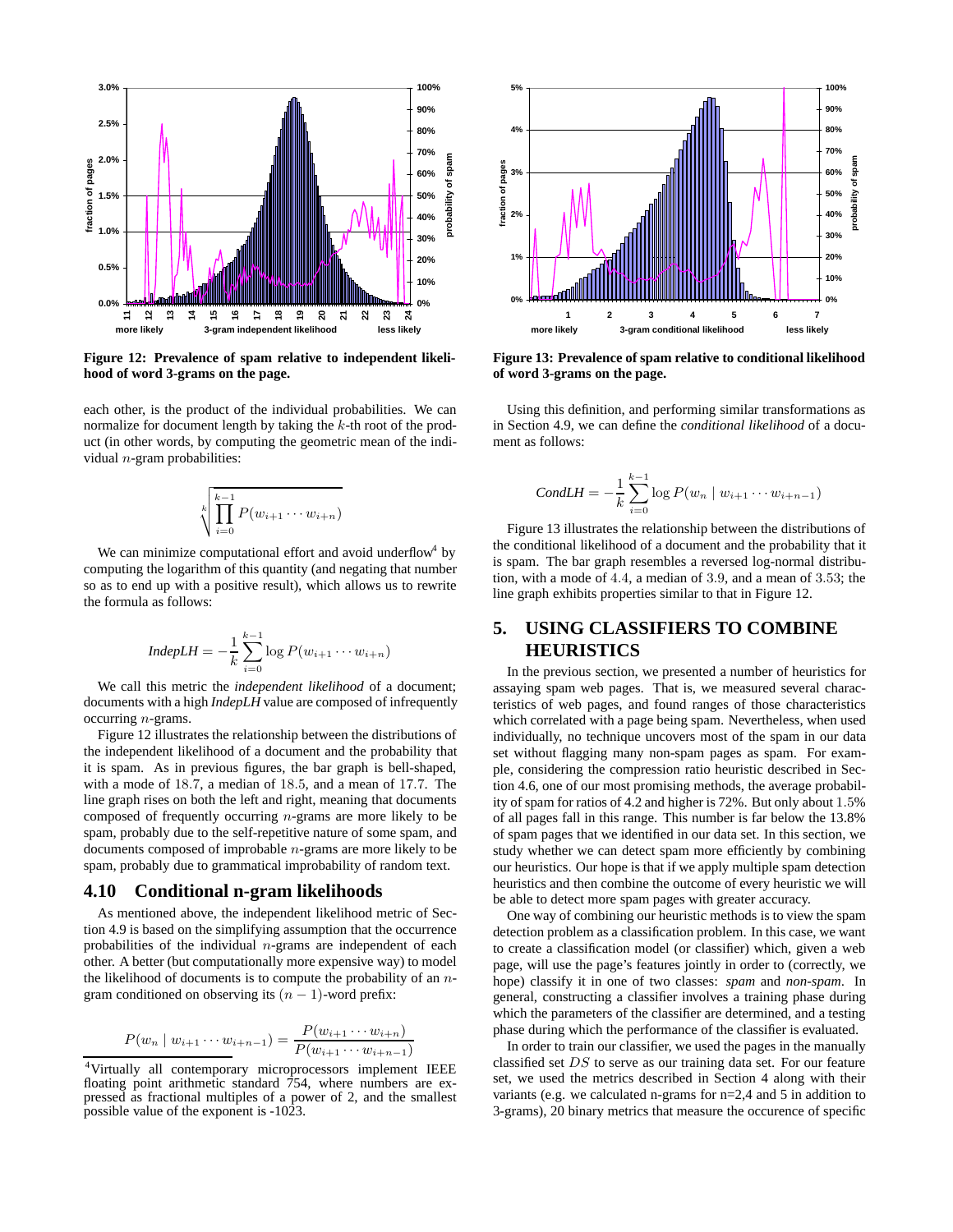

#### **Figure 14: A portion of the induced C4.5 decision tree for spam detection. The ellipsis indicate elided portions of the tree.**

phrases ("privacy policy", "customer support", etc.), and 8 contentbased features described in our WebDB paper [8]. For every web page (i.e. *training sample*) in *DS*, we calculated the value for each of the features, and we subsequently used these values along with the class label for the training of our classifier.

We experimented with a variety of classification techniques: decision-tree based techniques, rule-based techniques, neural nets and support vector machines. We found that decision-tree based techniques performed best, but that the other techniques were not far behind. Due to space constraints, we will report on only the bestperforming classification technique, namely a C4.5 decision tree classifier [26]. The accuracy numbers for other classifiers were slightly below C4.5.

At a high level, the C4.5 classification algorithm works as follows: given the training data set and the set of features, the algorithm creates a flow-chart-like tree structure. Every internal node of the tree corresponds to a test of the value of a particular feature; every edge is an outcome of the test; the leaves of the tree correspond to classes. For every internal node, C4.5 picks the feature to test and its outcomes using the entropy-based *GainRatio* metric [26]. The features that best separate the training samples (i.e. minimize the class entropy after the separation) are placed higher in the tree. For a more elaborate description of C4.5, the interested reader can consult Quinlan [26].

We trained our C4.5 classifier using the *DS* training set. A portion of the resulting classification tree is shown in Figure 14. To apply the tree to a page, we check the value of the property named in the root node of the tree, and compare it to the threshold associated with the outgoing edges. Depending on the outcome, we follow the left or right edge, and repeat the procedure until a leaf node is reached, assigning a class to the page. For example, considering the tree in Figure 14, a page whose 5-gram independent likelihood value (see Section 4.9) is less than 13*.*73 and which contains at most 62 of the 1000 most-popular words is classified as non-spam.

In order to evaluate the accuracy of our classifier, we employed a technique known as *ten-fold cross validation*. Ten-fold cross validation involves dividing the judged data set randomly into 10 equally-sized partitions, and performing 10 training/testing steps, where each step uses nine partitions to train the classifier and the remaining partition to test its effectiveness.

Using a C4.5 classifier and ten-fold cross-validation, we evaluated each of the heuristics in Section 4 individually. The *compression ratio* heuristic described in Section 4.6 fared best, correctly identifying 660 (27*.*9%) of the spam pages in our collection, while misidentifying 2*,* 068 (12*.*0%) of all judged pages.

Using all of the aforementioned features, the classification accuracy after the ten-fold cross validation process is encouraging: 95*.*4% of our judged pages were classified correctly, while 4*.*6% were classified incorrectly. More specifically, for the spam class 1*,* 940 out of the 2*,* 364 pages, were classified correctly. For the non-spam class, 14*,* 440 out of the 14,804 pages were classified correctly. Consequently, 788 pages were classified incorrectly.

We can summarize the performance of our classifier using a precision-recall matrix. The precision-recall matrix shows the recall (the true-positive and true-negative rates, i.e. the fraction of positive (spam) and negative (non-spam) pages that were correctly classified) as well as the precision (the fraction of predicted spam and non-spam pages that were actually in this class):

| class    | recall | precision |
|----------|--------|-----------|
| spam     | 82.1%  | 84.2%     |
| non-spam | 97.5%  | 97.1%     |

**Table 1: Recall and precision of our classifier.**

These results are encouraging for two reasons. First, using a classifier to combine our heuristic methods of Section 4 is useful in identifying web spam (we were able to correctly classify 82.1% of all spam). At the same time, our precision is also high, as out of all the pages that we classified as spam, 84*.*2% actually belonged to that class. Second, our classifier is very good at ruling-out legitimate pages: it could correctly identify 97*.*5% of all legitimate pages, with a precision of 97*.*1%. Overall, we can capture most of the spam by penalizing very few legitimate pages.

## **5.1 Improving Classification Accuracy**

We have also experimented with various techniques for improving the accuracy of our classifier. Here, we will report on the two most popular ones: *bagging* [5] and *boosting* [10]. Both of these techniques essentially create a set of classifiers, which are then combined to form a composite classifier. In most cases, the composite classifier performs better than any individual classifier.

At a high level, *bagging* operates as follows: given the training set *DS* we generate *N* training sets by sampling *n* random items with replacement (so some samples may occur several times in a training set) from *DS*. For each of the *N* training sets, we now create a classifier, thus obtaining *N* classifiers. In order to classify a page, we have each of the *N* classifiers provide a class prediction, which is considered as a *vote* for that particular class. The eventual class of the page is the class with the majority of the votes. For more details on bagging, please refer to [5, 27].

For our spam classification task, we performed ten-fold crossvalidation of bagging of C4.5 classifiers. Each training set had size 15, 453, leaving 1, 717 elements for testing. We picked  $N = 10$ and  $n = 15, 453$ , i.e. equal to the size of the training set. The resulting precision/recall values are:

| class    | recall | precision |
|----------|--------|-----------|
| spam     | 84.4%  | 91.2%     |
| non-spam | 98.7%  | 97.5%     |

**Table 2: Recall and precision after bagging.**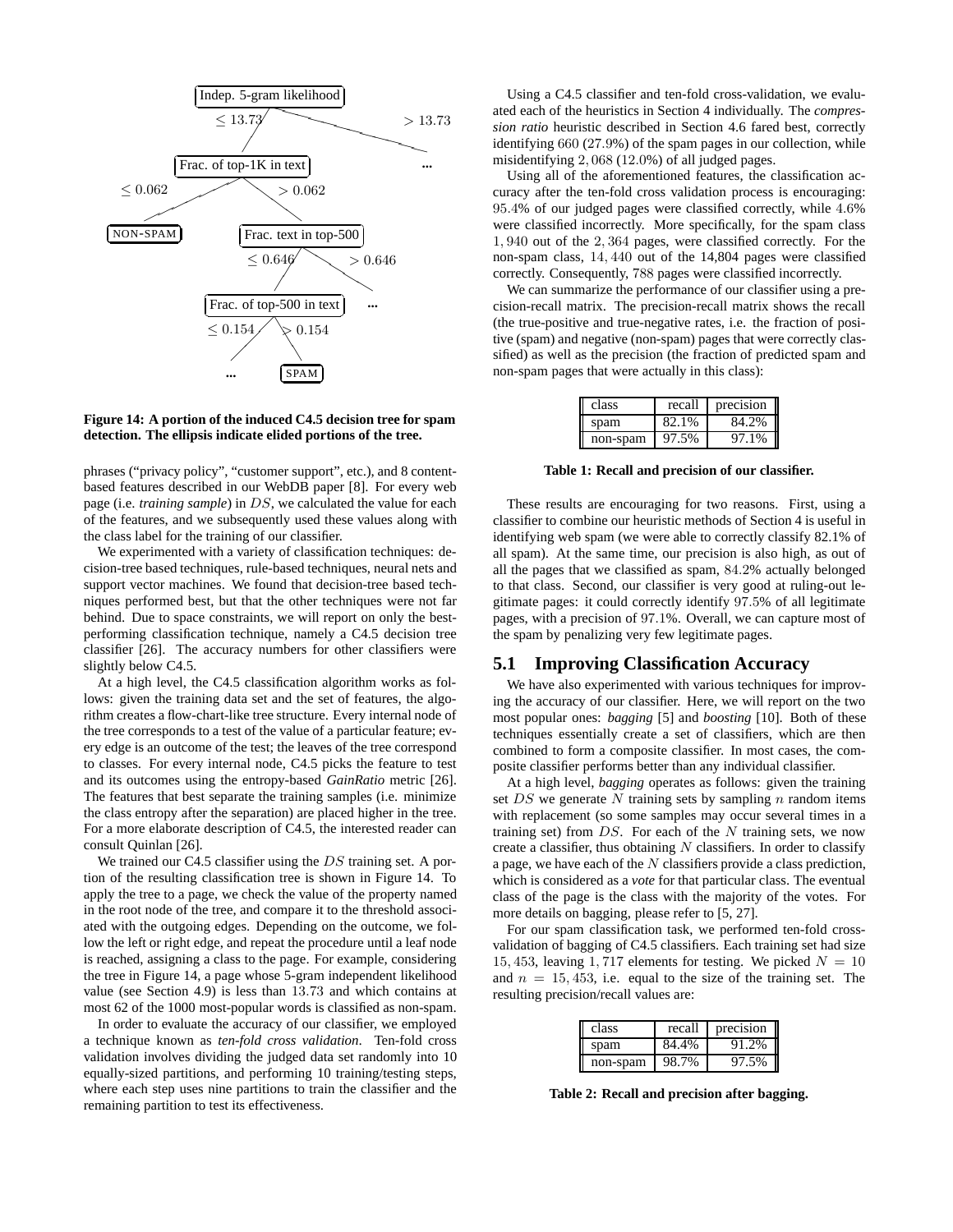As we can see from the table, bagging improves our accuracy. For pages in the spam class, 1*,* 995 out of 2*,* 364 pages were classified correctly. For the non-spam class, 14*,* 611 out of 14*,* 804 pages were classified correctly. Consequently, 562 pages were classified incorrectly, improving from 788 without bagging.

The second classification improvement technique, namely *boosting*, operates as follows. We assign a weight to every item in our training set. Initially all the items have an equal weight of  $1/n$ , where *n* is the size of the training set ( $n = 15,453$  in our case). These weights represent the *probability of occurrence* of every item in the training set. The boosting algorithm then proceeds in *N* iterations. In every iteration, the training set *along with the weights* is used to generate a classifier. For every misclassified item in the training set, we alter its weight such that the misclassified items are *boosted*, i.e. they are given higher weights. In general, this process is repeated until *N* classifiers are created. Finally, in order to classify a page, we again consider the prediction from each of the *N* as a vote. However, in this case, we determine the final class based on a weighted sum of the votes, instead of bagging's majority voting. The interested reader may find the details of boosting in [10, 27].

In our case, we again picked  $N = 10$ . After applying boosting to the C4.5 classifier described in the previous section we obtain the following precision/recall values:

| class    | recall | precision |
|----------|--------|-----------|
| spam     | 86.2%  | 91.1%     |
| non-spam | 98.7%  | 97.8%     |

**Table 3: Recall and precision after boosting.**

The previous table shows a modest increase in the classification accuracy beyond bagging. For pages in the spam class, 2*,* 037 out of 2*,* 364 pages were classified correctly. For the non-spam class, 14*,* 605 out of 14*,* 804 pages were classified correctly. Consequently, 526 pages were classified incorrectly, improving from 562 with bagging.

#### **6. RELATED WORK**

Web spam as a phenomenon is nearly as old as the web itself. Web spam has become more prevalent in the last few years, as more web site operators use it as a means to increase traffic, hoping that it will also increase revenue. Nonetheless, web spam has started to receive attention from the academic community only recently. Here, we discuss prior studies that exhibit commonalities with our own.

Machine learning techniques, similar to the C4.5 classifier that we used in Section 5, have been successfully used to fight email spam (e.g. [16, 28]). Here, we confirm the potential of machine learning to identify spam text, but we focus on the orthogonal problem of web spam, where the text is meant for search engine consumption and not human readers.

Regarding the general role and mechanics of web spam, Henzinger *et al.* [15] acknowledged the impact of web spam on search engine quality. Perkins [25] defines a number of spamming techniques, in a paper advocating ethical behavior. Gyöngyi and Garcia-Molina [13] provide a more formal taxonomy of web spam. Metaxas and DeStefano [20] point out the relationship between web spam and other sources of untrustworthy information, namely propaganda. In general, these studies recognize and address three principal kinds of web spam: *link spam*, *content spam* and *cloaking*.

Link spam is the practice of adding extraneous and misleading links to web pages, or adding extraneous pages just to contain links. An early paper investigating link spam is Davison [7], which considered nepotistic links. Since then, a number of papers have focused on link spam and ways to detect it and ameliorate its effect on link-based ranking algorithms.

Amitay *et al.* [2] feed connectivity features of pages into a rulebased classifier, in order to identify link spam. Baeza-Yates *et al.* [3] present a study of collusion topologies designed tot boost PageRank [24] while Adali *et al.* [1] show that generating pages with links targeting a single page is the most effective means of link spam. To this end, Zhang *et al.* [31] show how to make PageRank robust against attacks; Gyöngyi et al. [11] introduce TrustRank which finds non-spam pages by following links from an initial seed set of trusted pages. Benczúr *et al.* [4] show how to penalize pages that have "suspiciously" increased their PageRank. Wu and Davison [29] and Gyöngyi and Garcia-Molina [12] study how to detect *link farms* (i.e. sites exchanging links for mutual benefit). In [8] we showed ways of identifying link spam based on divergence of sites from power laws. Finally, Mishne *et al.* [21] present a probabilistic method operating on word frequencies, which identifies the special case of link spam within blog comments. Our work in this paper is complementary to these studies, since we are focusing on spam in the content of the pages as opposed to links.

Content spam is the practice of "engineering" the content of web pages so that they appear relevant to popular searches. In [8] we studied the prevalence of spam based on certain content-based properties of web sites. We found that features such as long host names, host names containing many dashes, dots and digits, little variation in the number of words in each page within a site, and frequent and extensive content revisions of pages between successive visits, are, in most cases, good indicators of spam web pages. In [9] we investigated the special case of "cut-and-paste" content spam, where web pages are mosaics of textual chunks copied from legitimate pages on the web, and we presented methods for detecting such pages by identifying popular shingles. In this paper, we present a variety of content spam detection methods that essentially extend the previous work [8, 9].

Cloaking, finally, is the practice of serving different copies of a web page depending on whether the visitor is a crawler or a user. Gyöngyi and Garcia-Molina [13] present an overview of current cloaking techniques. Wu and Davison [30] demonstrate the effectiveness of a cloaking detection method that is based on calculating common words among three separate copies of a page. It should be noted that cloaking has uses which are beneficial, such as a site returning a copy of a page without markup to a search engine, to reduce bandwidth and storage costs.

## **7. CONCLUSIONS AND FUTURE WORK**

We have studied various aspects of content-based spam on the web using a real-world data set from the MSNSearch crawler. We have presented a number of heuristic methods for detecting contentbased spam. Some of our spam detection methods are more effective than others, however when used in isolation our methods may not identify all of the spam pages. For this reason, we combined our spam-detection methods to create a highly accurate C4.5 classifier. Our classifier can correctly identify 86*.*2% of all spam pages, while flagging very few legitimate pages as spam. We now briefly discuss some avenues for future work.

Some of the methods for spam detection presented in this paper may be easily fooled by spammers. For example, the metric of Section 4.7, may be fooled by adding frequent words to otherwise meaningless content. Although we believe that it will be relatively hard for a spam web page to fool *all* of our techniques, we may see some degradation of the classification performance over time. To accommodate for this we plan to study how we can use natural